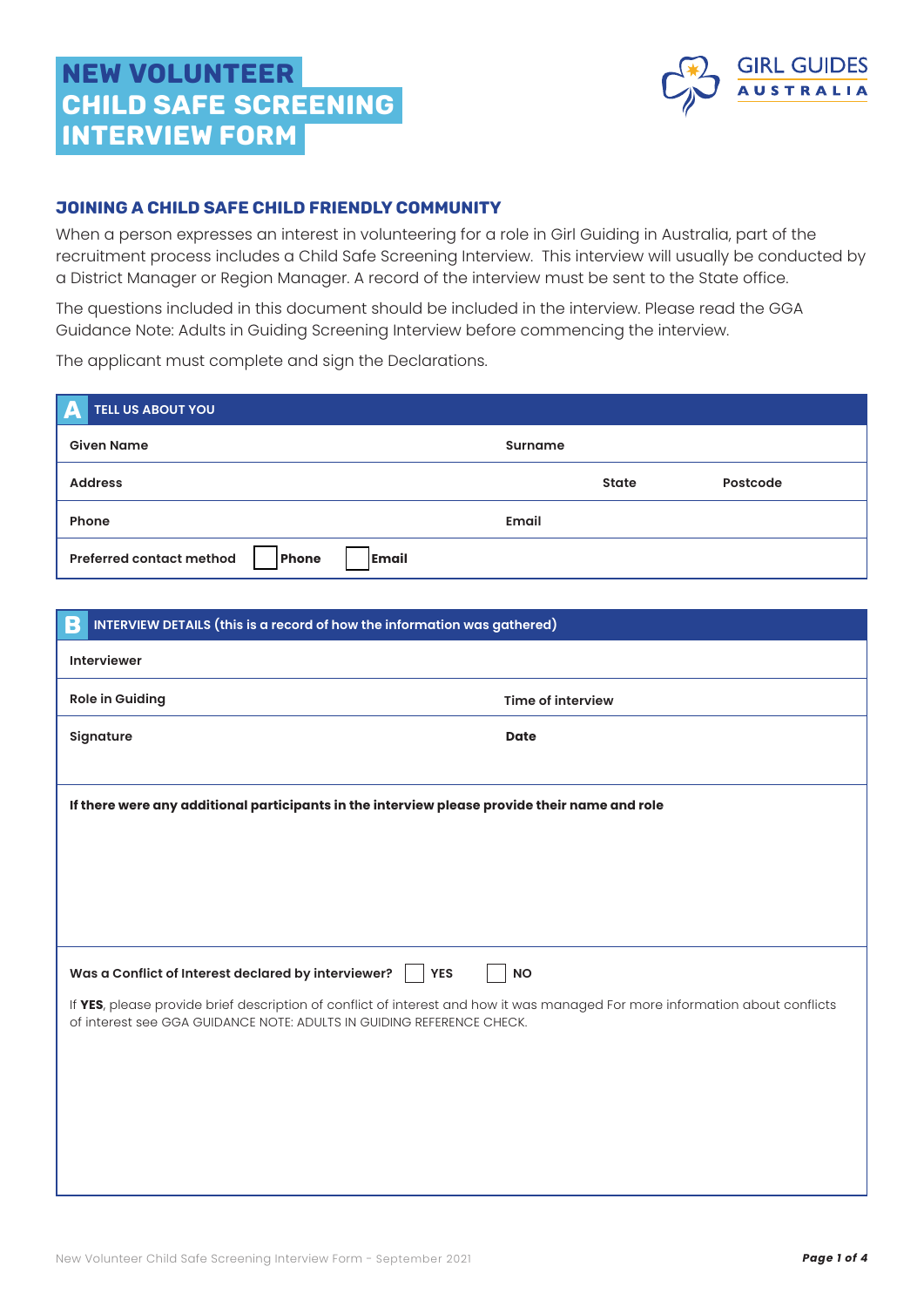| <b>INTERVIEW QUESTIONS</b><br>C                                                                                                                                                                                                                        |
|--------------------------------------------------------------------------------------------------------------------------------------------------------------------------------------------------------------------------------------------------------|
| <b>1. INTRODUCTION</b>                                                                                                                                                                                                                                 |
| (make reference to any information already provided by the applicant in the NEW VOLUNTEER - FIRST STEPS FORM)                                                                                                                                          |
| POSITION OVERVIEW - Provide a brief overview of the proposed role                                                                                                                                                                                      |
|                                                                                                                                                                                                                                                        |
|                                                                                                                                                                                                                                                        |
| Thank you for expressing an interest in volunteering with Girl Guides. Can you tell me a bit about you and why are you                                                                                                                                 |
| interested in volunteering with Girl Guides?                                                                                                                                                                                                           |
|                                                                                                                                                                                                                                                        |
|                                                                                                                                                                                                                                                        |
|                                                                                                                                                                                                                                                        |
|                                                                                                                                                                                                                                                        |
| Do you have any prior knowledge or involvement in Girl Guides?                                                                                                                                                                                         |
|                                                                                                                                                                                                                                                        |
|                                                                                                                                                                                                                                                        |
|                                                                                                                                                                                                                                                        |
|                                                                                                                                                                                                                                                        |
|                                                                                                                                                                                                                                                        |
| <b>2. SKILLS AND KNOWLEDGE</b>                                                                                                                                                                                                                         |
| What are the skills and knowledge you bring to Girl Guides?                                                                                                                                                                                            |
|                                                                                                                                                                                                                                                        |
|                                                                                                                                                                                                                                                        |
|                                                                                                                                                                                                                                                        |
|                                                                                                                                                                                                                                                        |
| Can you please tell me about a time when you have had to demonstrate skills and experience relating to the role you are                                                                                                                                |
| applying for? (Enter role related skills)?                                                                                                                                                                                                             |
|                                                                                                                                                                                                                                                        |
|                                                                                                                                                                                                                                                        |
|                                                                                                                                                                                                                                                        |
| <b>3. SAFETY AND WELL BEING OF CHILDREN AND YOUNG PEOPLE</b>                                                                                                                                                                                           |
| Have you had any experience in working with children and or young people in either a paid or voluntary capacity?                                                                                                                                       |
| <b>YES</b><br><b>NO</b>                                                                                                                                                                                                                                |
| If YES, can you tell me a bit more about what it involved?                                                                                                                                                                                             |
|                                                                                                                                                                                                                                                        |
|                                                                                                                                                                                                                                                        |
|                                                                                                                                                                                                                                                        |
| Life can be challenging for all of us at different times so we need to recognise that sometimes it may not be appropriate                                                                                                                              |
| for our volunteers to be with children. Do you have any physical or mental health considerations that may prevent you<br>from exercising your full duty of care to children? By 'duty of care' we mean your legal responsibility to adequately protect |
| children in your care from all forms of harm.                                                                                                                                                                                                          |
|                                                                                                                                                                                                                                                        |
|                                                                                                                                                                                                                                                        |
|                                                                                                                                                                                                                                                        |
|                                                                                                                                                                                                                                                        |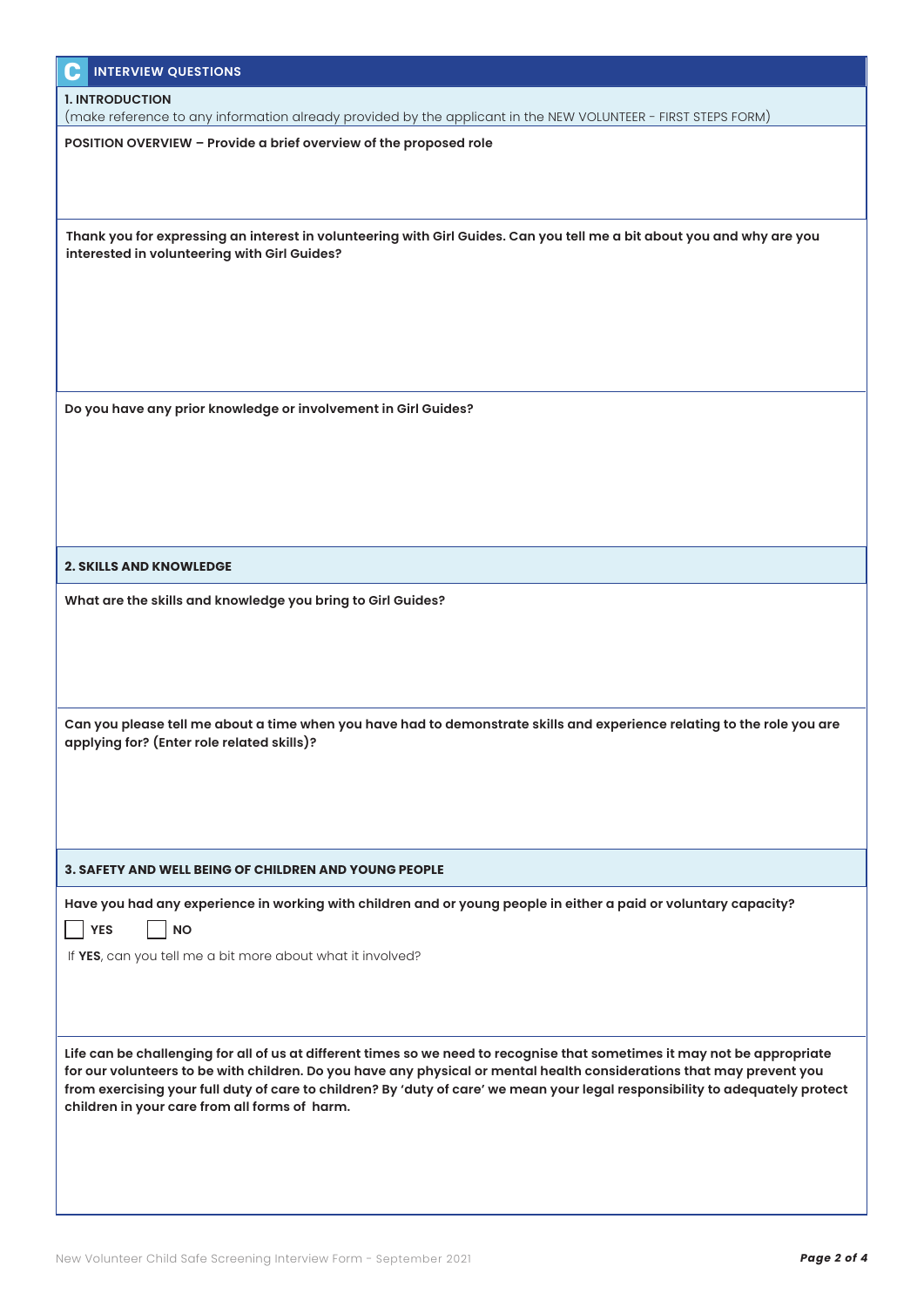**We have a Code of Conduct that highlights the expectations of all adults associated with Girl Guides. If you are successful in this application you must adhere to the GGA Code of Conduct.** 

**Please take a look at the GGA Code of Conduct, choose one standard and provide an example of when you have demonstrated this standard in another paid or voluntary position.** 

**In Girl Guides we have a commitment to the wellbeing and safety of Girl Guides. This includes preventing physical, sexual and emotional abuse or neglect. Can you think of any reason why you would not be able to meet this commitment?** 

**Please take a moment to consider the following scenario and then we will ask some questions relating to it. We are after your initial thoughts and do not expect you to know about our organisations policies and procedures.**

While traveling on the bus to camp, a Youth Member tells you her step father has just moved back into the house and she doesn't feel safe when he is around because he can be quite violent towards her and her mother. She shows you a bruise on her neck and explains 'he did it when he pushed me'. The Youth Member then begins to panic and asks you to promise not to tell anyone what she has just told you.

**What do you do next?** 

#### **4. WORKPLACE BEHAVIOURS**

**Girl Guides considers all volunteers as being equivalent to any other worker in a workplace. What steps would you take to address any concerns that may arise in your Girl Guides 'workplace'?**

**When you join Girl Guides you will be part of a team. How would you describe your ability to work in a team? Do you have a preferred role within a team?** 

#### **5. ANY QUESTIONS**

**Is there anything further you wish to share with us?**

**Do you have any questions?**